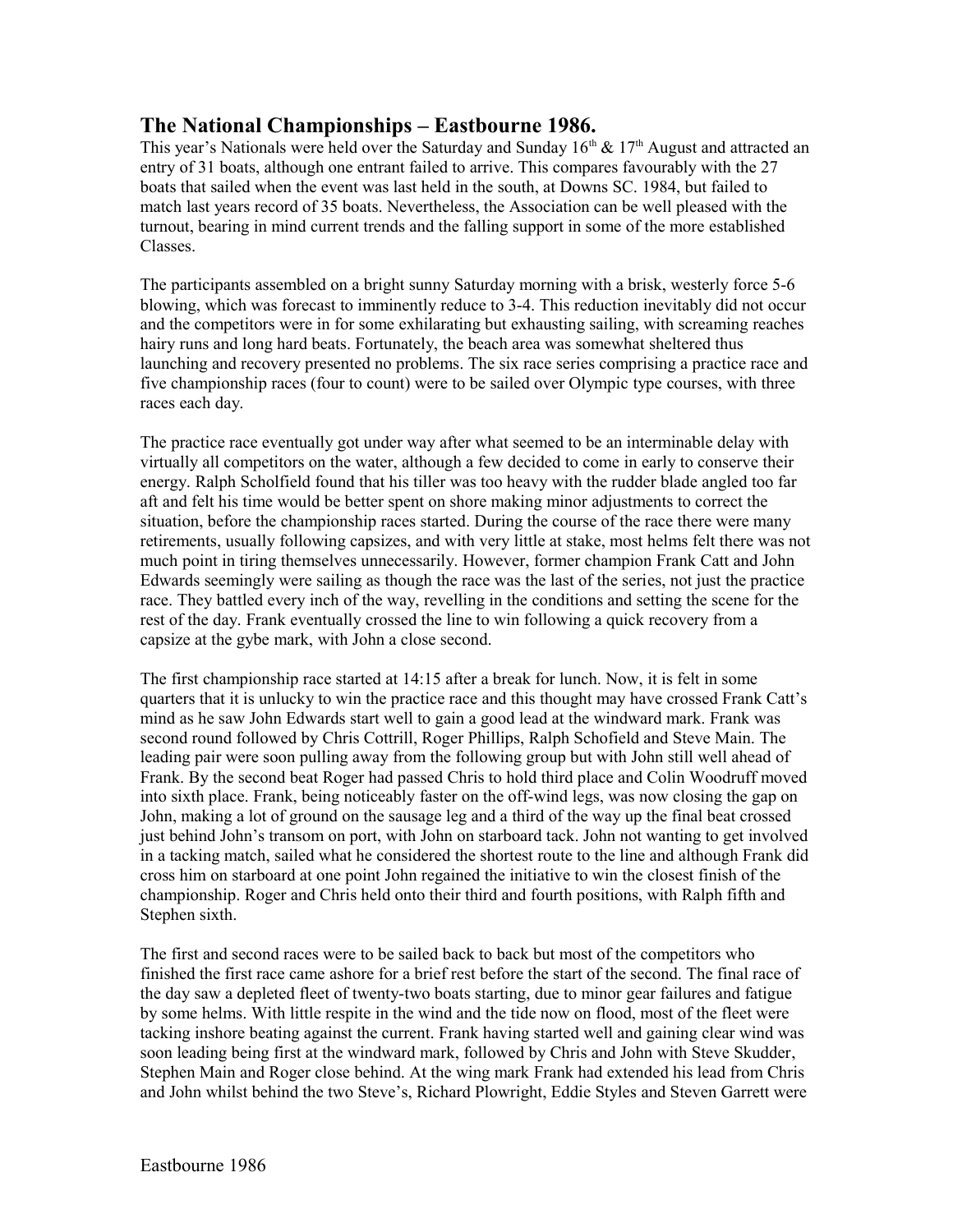clear of the rest of the fleet, Roger and Ralph having retired through exhaustion and gear failure in Ralph's case. Stephen Main also retired soon afterwards leaving the others to battle on for the honours. The order stayed the same until half way up the third beat, when both Chris and Steve Skudder suffered swamped boats in the waves. Both opted to capsize to clear the water and unfortunately Steve found his mast was surprisingly grounding in shallow water which hampered his recovery, and lost him several valuable places. Frank held onto his lead to the line with John taking second place from Chris, and Richard finishing fourth.

So with Saturday's proceedings over, in terms of aquatic pursuits, a very tired but cheerful troop of helms came ashore and headed for a hot shower and a pint of the amber nectar, or that other brew that reaches the 'other' parts.

Fortunately the weather conditions had not inflicted any major damage, only one broken centreboard and a few loose pintail screws being reported. There were two casualties however who would not be sailing next day, Chris Herbert who had ripped out a shroud plate that would require a bit of carpentry to fix and a very sad Tom Pearson who had aggravated an old leg injury. But with the boats under their covers on the beach, attention was turned to the evening festivities, which for some was the Tenth Anniversary Dinner.

Sunday morning brought a completely different set of conditions. On arrival at the beach there was only a hint of a breeze with clear skies out to sea and clouds over the Downs, which gave a light early morning shower. It was obvious that lack of wind would be the day's problem rather than too much. Also with the forecast being light variable, southeast to northeast, the tide would be a big factor to contend with. There were further problems, as the committee boat was found to be leaking and required shore repairs, causing a delay to the racing and sadly the days racing were to be run in conjunction with a Topper/Miracle open meeting. The variable wind conditions also provided problems for the Race Officer, course laying being a constant worry.

Race three started at 11:40 with the fleet beating into a North-easterly direction against the tide that was ebbing. The boats made reasonable progress, on starboard tack, sailing directly against the current but port tacking beam onto the flow only carried them back down the course with little forward distance made. The helms soon realised they had to sail the long starboard tack way past the lay-line to the mark and even then having several attempts at rounding. It was difficult to tell who would round first, as every time someone seemed to be in a good position they were carried back past the buoy. However, eventually Frank Catt successfully rounded closely followed by Roger Phillips and Stephen Main. Suddenly the rest of the fleet were finding the way round and there was a long line of boats streaming along the reach, with the tide now aiding their progress. At the leeward the order was unchanged with Peter Hayward in fourth place, but with the wind filling in slightly and now more easterly the windward leg was completed with some ease. The race was finished at the end of the sausage leg with the order still unchanged, Jerry Styles and Richard Rawlinson being fifth and sixth respectively.

After an extended lunch break, during which the Association AGM was held, the wind conditions were much the same although now south-easterly. The 14:30 start was postponed presumably whilst the Race Officer cogitated, and race 4 started at 14:55 with the tide still on the ebb. Several boats seemed to over stand the windward mark, probably a reaction from the previous race, but Colin Woodruff sailed brilliantly to be first round with a good lead over George Robinson and Stephen Main. Following these three were Frank Catt, Steven Garrett and Chris Cottrill. By the second beat Colin was maintaining his lead but George had dropped to fourth place behind Stephen and Frank, this being the order as they rounded onto the sausage leg run. The order stayed the same down the run even though the leaders had to cross between the on-coming Miracles as they approached the leeward mark. There seemed to be Toppers and Miracles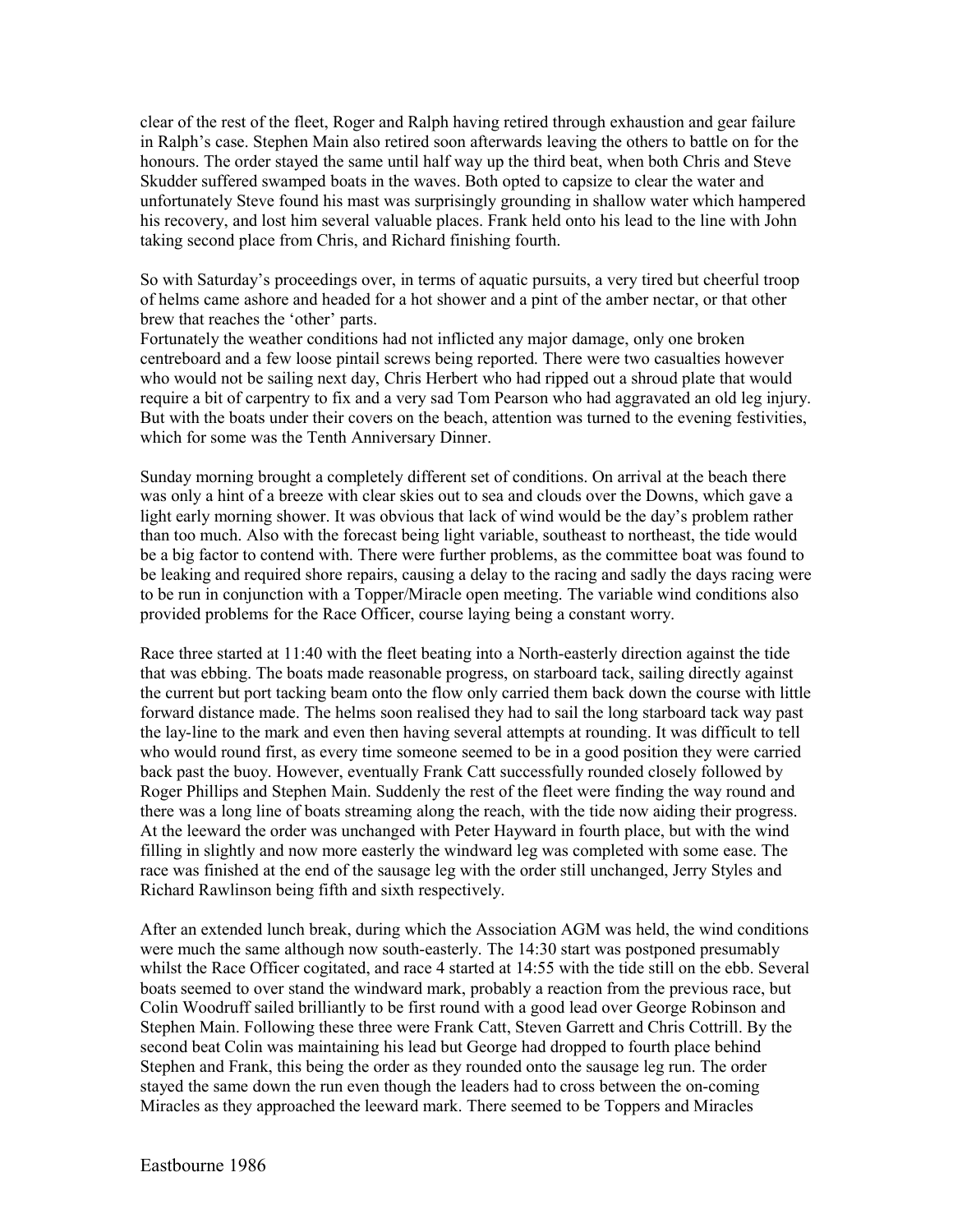everywhere as the Streaker's made their way up the final beat but at the line Colin crossed still well ahead of Stephen. However the battle for third between Frank and George was being keenly fought, with a close tacking dual all the way up the windward leg. Frank was covering George until near the line when he allowed George to break free and they crossed the line not knowing who was ahead. They had to ask the Committee Boat, who gave honours to George. Chris was fifth with John Edwards sixth.

This time the fleet stayed afloat for the fifth and final race. The wind was now easterly, and still light, which required the marks to be moved once more but the tide was now flooding being a contributory factor to the first general recall of the championship. The fleet got away cleanly at the second attempt, at 16:56, with Colin, Chris and Frank getting good starts. Frank was first around the windward mark, determined to finish the day as he started it, but Alan Bambrough and Steve Skudder had moved up to round second and third. At the wing mark Frank had opened up a good lead but with the wind dropping and a strong cross tide, progress to the leeward mark was very slow. The leaders opted to sail down the windward side to protect their wind, but as the following pack spread out behind them it seemed that those taking the leeward side might fair better because of the tide. However, the tide was pushing everyone down from the mark making the final approach a dead run, with several helms gybing onto port. Frank eventually rounded with his lead intact followed by Steve, Peter Hayward and Ralph Schofield, the latter pair having gained several places. As the main pack arrived at the mark there was quite a melee with a large raft of boats, seemingly locked together around the buoy, by which time a shortened course had been signalled. Even after the leading boats had finished others were still struggling to lay the lee mark and several simply gave up and retired. Frank held his lead to the line with Peter just crossing Steve to take second place, Steve being third, Alan fourth and Chris fifth.

With three wins and a second place, Frank Catt gained his third Streaker National Championship having previously won in 1980  $&$  1984, John Edwards was second overall with former International Moth Champion Chris Cottrill third. Frank was presented with the Tate & Lyle Streaker Trophy, which he holds for the next twelve months, and hopefully will be invited to represent the Class in the 'Endeavour' and 'Top Dog' events. The 'Under' and 'Over' Salvers went to Stephen Main and Alan Bambrough respectively and the Cadzow Concours d'Elegance Cup was awarded to Richard Plowrights new boat 'Gem NI'. Downs Sailing Club, having the highest placed three members took the Altogether Shield.

We congratulate Frank and the other prize winners, and thank all who made the trip to Eastbourne thus making the event an enjoyable sporting occasion.

The full list of officially approved results appear overleaf, there being a few corrections and adjustments to those presented at the prize giving.

Roy Garrett.

Quote of the event………. From the Race Officer – 'the course will be kept short to provide more laps sailed'. Heard on the beach – 'if that was their short course can't imagine what their big ones like!'